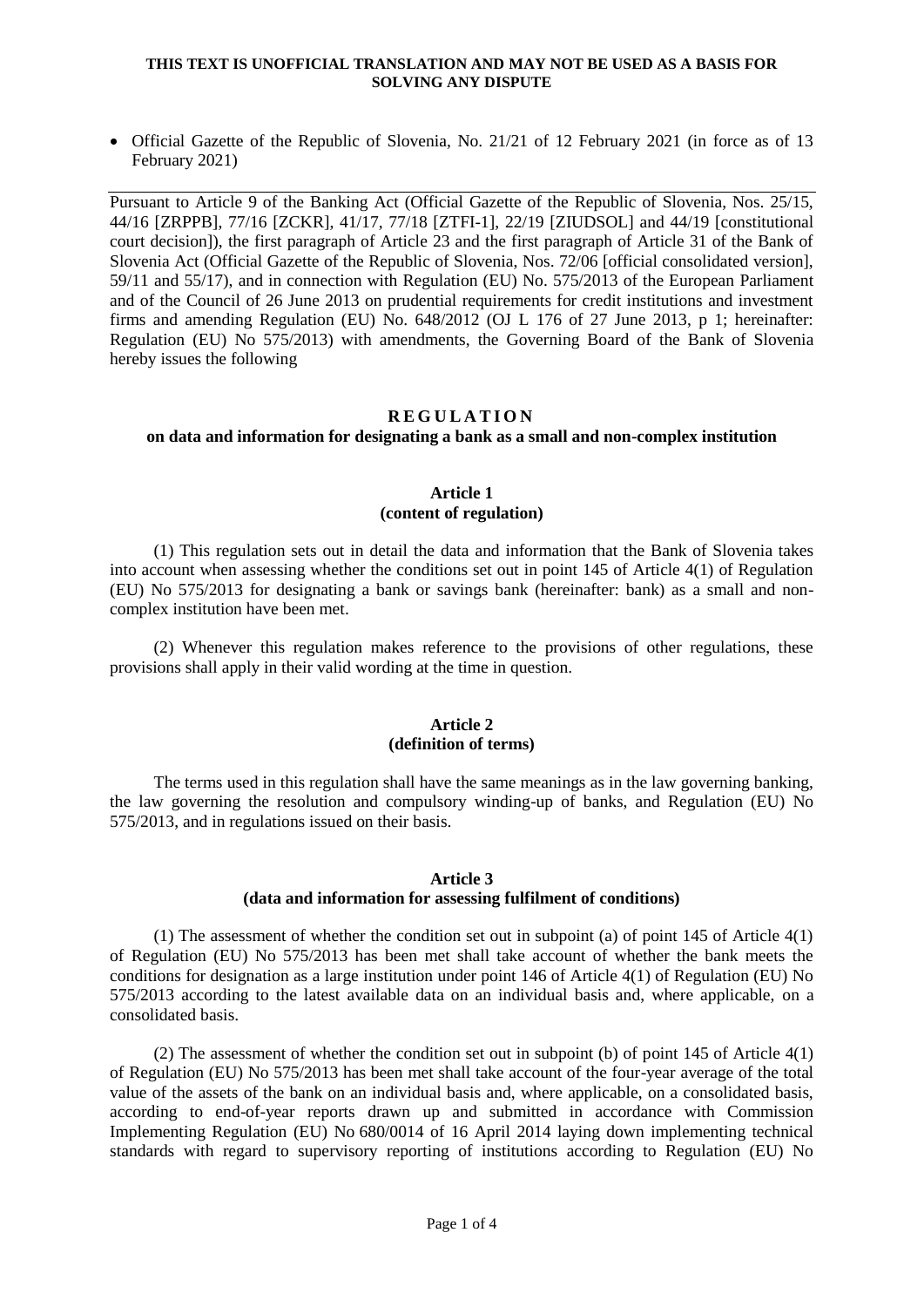575/2013 of the European Parliament and of the Council (OJ L 191 of 28 June 2014, p 1; hereinafter: the ITS on supervisory reporting).

(3) The assessment of whether the condition set out in subpoint (c) of point 145 of Article 4(1) of Regulation (EU) No 575/2013 has been met shall take account of whether the bank is subject to simplified obligations in relation to recovery and resolution planning on an individual basis and, where applicable, on a consolidated basis in accordance with the law governing banking and the law governing the resolution and compulsory winding-up of banks, or whether it is not subject to obligations in relation to recovery and resolution planning. For the purposes of the previous sentence:

(a) the bank shall be deemed not to be subject to obligations in relation to recovery planning on an individual basis if the bank is part of a group and is not the subject of an individual recovery plan;

(b) the bank shall be deemed not to be subject to obligations in relation to resolution planning on an individual basis if the bank is part of a group and in the group's latest resolution plan drawn up by the Bank of Slovena as the resolution authority at group level or in the joint decision on the group's resolution plan in which the Bank of Slovena participates as the resolution authority of a subsidiary in the group, compulsory winding-up measures are defined for the bank.

(4) The assessment of whether the condition set out in subpoint (d) of point 145 of Article 4(1) of Regulation (EU) No 575/2013 has been met shall take account of whether in connection with the size of its on- and off-balance-sheet trading-book business referred to in Article 94(1) of Regulation (EU) No 575/2013 on an individual basis and, where applicable, on a consolidated basis, according to end-of-year reports drawn up and submitted in accordance with the ITS on supervisory reporting, the bank calculates the own funds requirement for its trading book business in accordance with the second paragraph of the aforementioned article of Regulation (EU) No 575/2013.

(5) The assessment of whether the condition set out in subpoint (e) of point 145 of Article 4(1) of Regulation (EU) No 575/2013 has been met shall take account of whether in connection with the on- and off-balance sheet value of its derivative positions on an individual basis and, where applicable, on a consolidated basis, according to end-of-year reports drawn up and submitted in accordance with the ITS on supervisory reporting, the bank exceeds the thresholds prescribed in the aforementioned point.

(6) The assessment of whether the condition set out in subpoint (f) of point 145 of Article 4(1) of Regulation (EU) No 575/2013 has been met shall take account of whether more than 75% of the bank's total assets and more than 75% of its total liabilities on an individual basis and, where applicable, on a consolidated basis, according to end-of-year reports drawn up and submitted in accordance with the ITS on supervisory reporting, relate to activities with counterparties located in the European Economic Area, where intragroup exposures are excluded on both the asset and liability sides.

(7) The assessment of whether the condition set out in subpoint (g) of point 145 of Article 4(1) of Regulation (EU) No 575/2013 has been met shall take account of whether the bank uses internal models for calculating capital requirements for credit risk, market risk and operational risk to meet the prudential requirements in accordance with Regulation (EU) No 575/2013 on an individual basis and, where applicable, on a consolidated basis. The aforementioned requirement shall not apply to a subsidiary bank that uses internal models developed at group level, if the group is subject to the disclosure requirements set out in Articles 433a or 433c of Regulation (EU) No 575/2013 on a consolidated basis.

(8) The assessment of whether the condition set out in subpoint (h) of point 145 of Article 4(1) of Regulation (EU) No 575/2013 has been met shall take account of the bank's statement of the facts and circumstances material to the Bank of Slovenia's decision in accordance with the law governing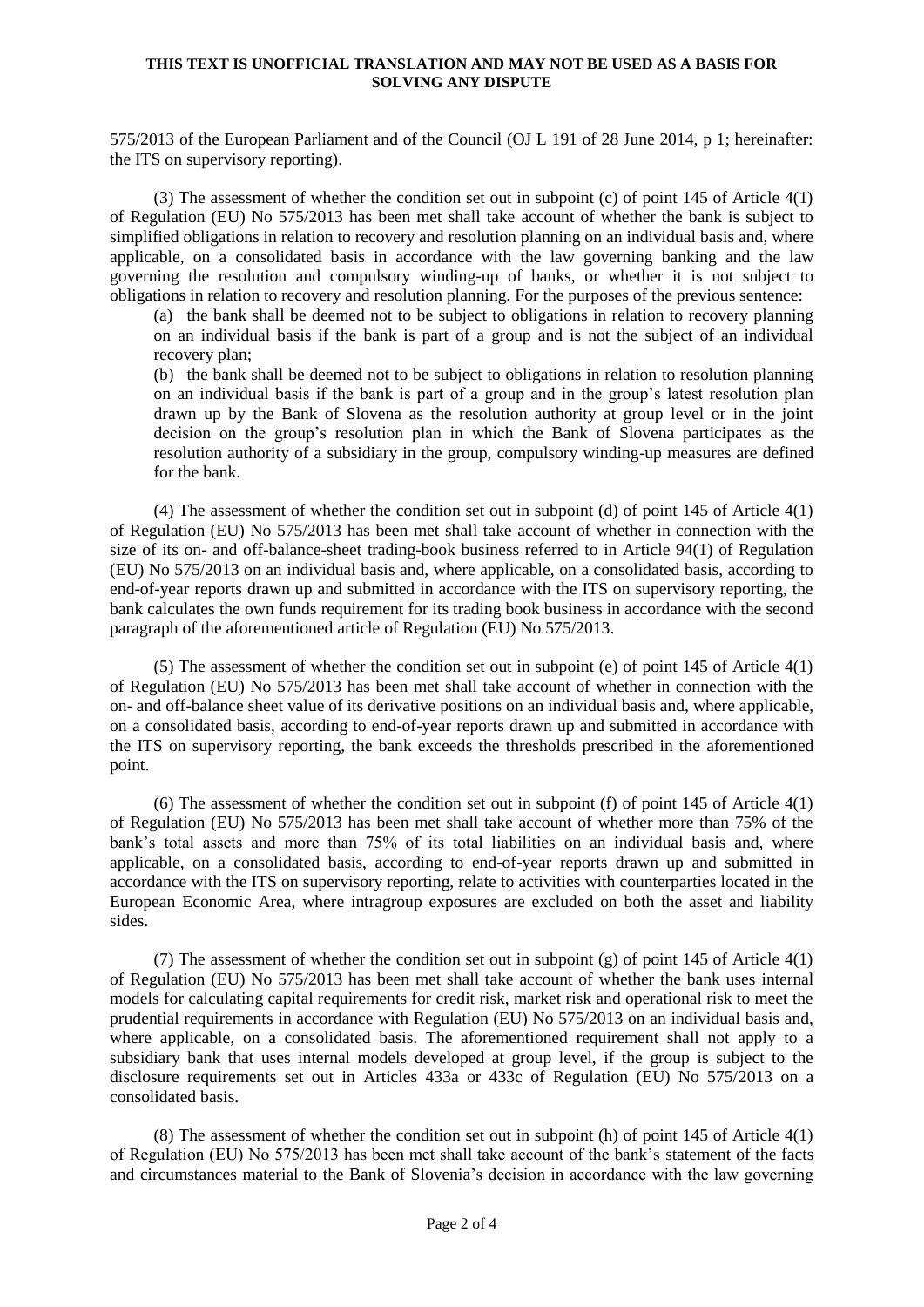banking, in which it does not oppose or object to the designation of the bank as a small and noncomplex institution, on an individual basis and, where applicable, on a consolidated basis. After the issuance of a decision designating the bank as a small and non-complex institution, the assessment of whether the condition referred to in this paragraph has been met shall take account of an application submitted by the bank to the Bank of Slovenia in which it objects to the designation of the bank as a small and non-complex institution.

(9) The assessment of whether the condition set out in subpoint (i) of point 145 of Article 4(1) of Regulation (EU) No 575/2013 has been met shall in particular take account of findings by the competent authority from the most recent supervisory review and evaluation process in accordance with the law governing banking, including overall SREP score under the Guidelines on common procedures and methodologies for the supervisory review and evaluation process (SREP) and supervisory stress testing (EBA/GL/2014/13), that affect or are related to analysis of the bank's size, interconnectedness, complexity or risk profile. If the bank is part of a group, the findings from the supervisory review and evaluation process conducted at group level or from the joint decision in accordance with the law governing banking shall be taken into account.

### **Article 4 (decision designating bank as small and non-complex institution)**

(1) On the basis of the data and information referred to in Article 3 of this regulation, in accordance with the law governing banking, the Bank of Slovenia shall determine whether a bank meets the conditions set out in point 145 of Article 4(1) of Regulation (EU) No 575/2013, and as necessary shall designate the bank as a small and non-complex institution.

(2) If, after the issuance of a decision designating a bank as a small and non-complex institution, circumstances arise based on which the bank no longer meets the conditions set out in point 145 of Article 4(1) of Regulation (EU) No 575/2013, in accordance with the law governing banking, the Bank of Slovena shall by virtue of a decision revoke the designation of the bank as a small an non-complex institution. In the decision it shall also stipulate a deadline by which the bank must comply with all requirements applying to banks.

# **Article 5 (transitional provision)**

Until the beginning of the application of the requirements under Regulation (EU) No 575/2013, as amended by Regulation (EU) 2019/876 of the European Parliament and of the Council of 20 May 2019 amending Regulation (EU) No 575/2013 as regards the leverage ratio, the net stable funding ratio, requirements for own funds and eligible liabilities, counterparty credit risk, market risk, exposures to central counterparties, exposures to collective investment undertakings, large exposures, reporting and disclosure requirements, and Regulation (EU) No 648/2012 (OJ L 150 of 7 June 2019, p 1; hereinafter: Regulation (EU) No 2019/876):

(a) the assessment under the fourth paragraph of Article 3 of this regulation shall take account *mutatis mutandis* of Article 94 of Regulation (EU) No 575/2013; and

(b) the assessment under the fifth paragraph of Article 3 of this regulation, in the calculation of the total value of derivative positions, shall take account *mutatis mutandis* of the calculation method set out in Article 273a of Regulation (EU) No 2019/876.

### **Article 6 (entry into force)**